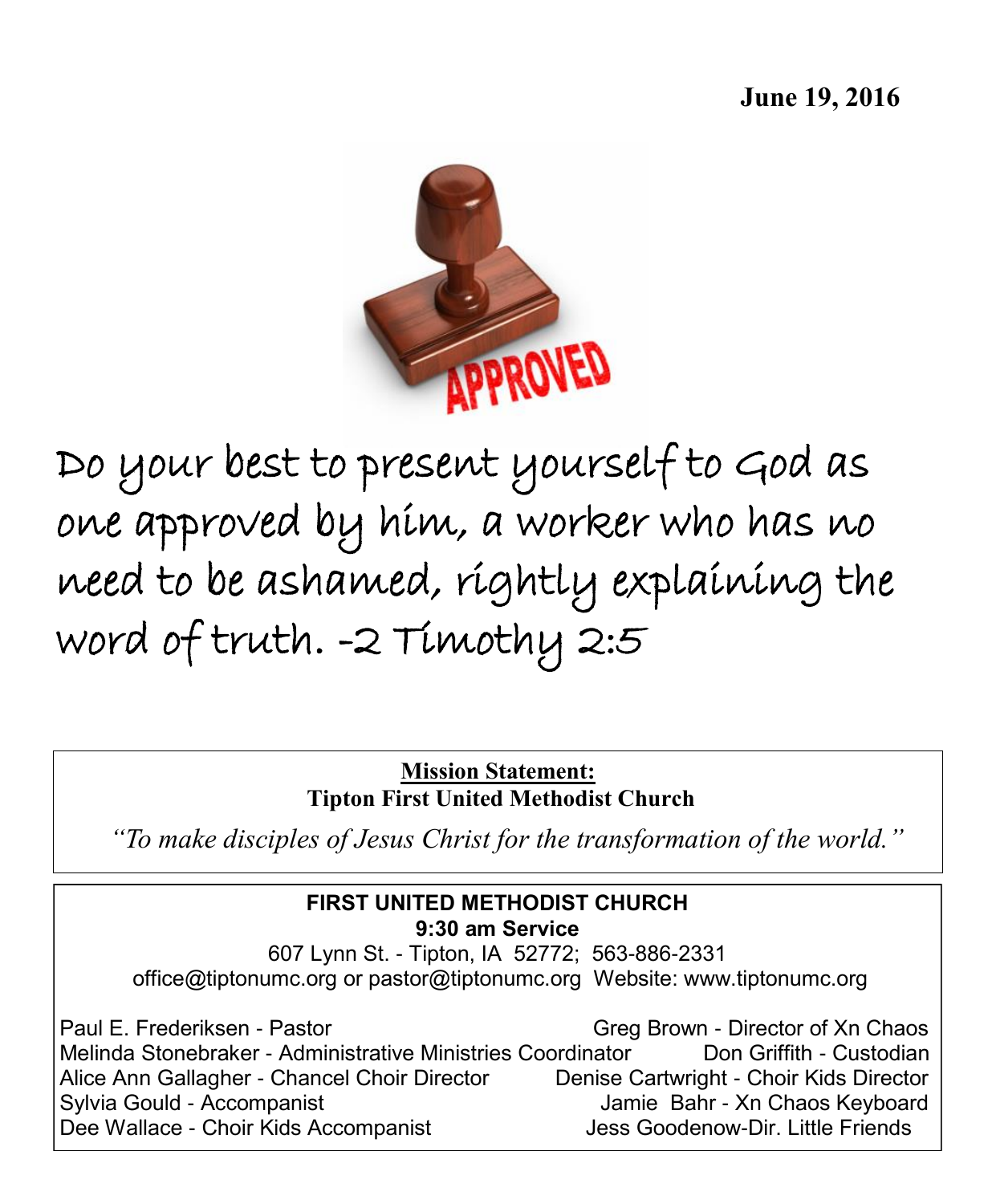*Welcome visitors – Whether you're here with friends or relatives, or if you're here by a mysterious, guiding hand, welcome and we're glad you're here. If you've not been here before, relax. We aren't going to ask you to stand up and introduce yourself. If you're new to First, we do have print materials on the table at the back of the main level of the worship center… help yourself or just ask someone!*

*If children are with you, that's wonderful. Jesus loves children and so do we. You might sit near the front so the children can see and hear everything. There are children's activity bags on the coat tree at the back of the sanctuary; and children's bulletins are on the table. We do offer a staffed nursery for pre-school children during worship if you'd prefer to use it for part or all of the service. The easiest way to get there is go have an usher provide an escort.* 

*Ask an usher about using a hearing assist device; or for a large print Hymnal.* 

*In each program is a half-sheet insert. Please fill it out and use it for an "offering" at that time of the service. Beverage and light refreshments are offered in the dining room in the lower level of the building at the conclusion of worship. Everyone is welcome!!*

| <b>PRELUDE</b><br>Lighting of the Candles | Ringing of the Bell        | Sylvia Gould |
|-------------------------------------------|----------------------------|--------------|
| * ACT OF OPENNESS                         | "Spirit of the Living God" | No. 393      |

#### \* PRAYER (Unison)

**Draw us near to you, O God. Come to us in our weakness and vulnerability. Guide us in our times of confusion; direct us when our way strays to evil; correct us when we choose to do wrong. Open our eyes to your presence in unexpected times, places and people. Amen.**

| * SINGING THE FAITH   | "Hymn of Promise"     | No. 707                 |
|-----------------------|-----------------------|-------------------------|
| * AFFIRMING THE FAITH | "The Apostle's Creed" | <u>(Hymnal</u> No. 882) |

BAPTISM & RECOGNITION of NEW MEMBERS (Hymnal p. 33; or use the screen) *For Baptism: Lilly Nicole & Izabelle Mary Errthum For Membership: Les Boots, Mary Vang* 

JOYS AND CONCERNS Call to Prayer **Call to Prayer 10 Condensity** Call to Prayer **No. 2200** Prayers of the People The Lord's Prayer *Our Father who art in heaven, hallowed be thy name, thy kingdom come, thy will be done on earth as it is in heaven. Give us this day our daily bread; and forgive us our trespasses as we forgive those who trespass against us. And lead us not into temptation, but deliver us from evil, for thine is the kingdom, and the power and the glory forever. Amen.*  YOUNG DISCIPLES LESSON Pastor Paul

*(As the children come forward the ushers will collect the copper kettle offering.)*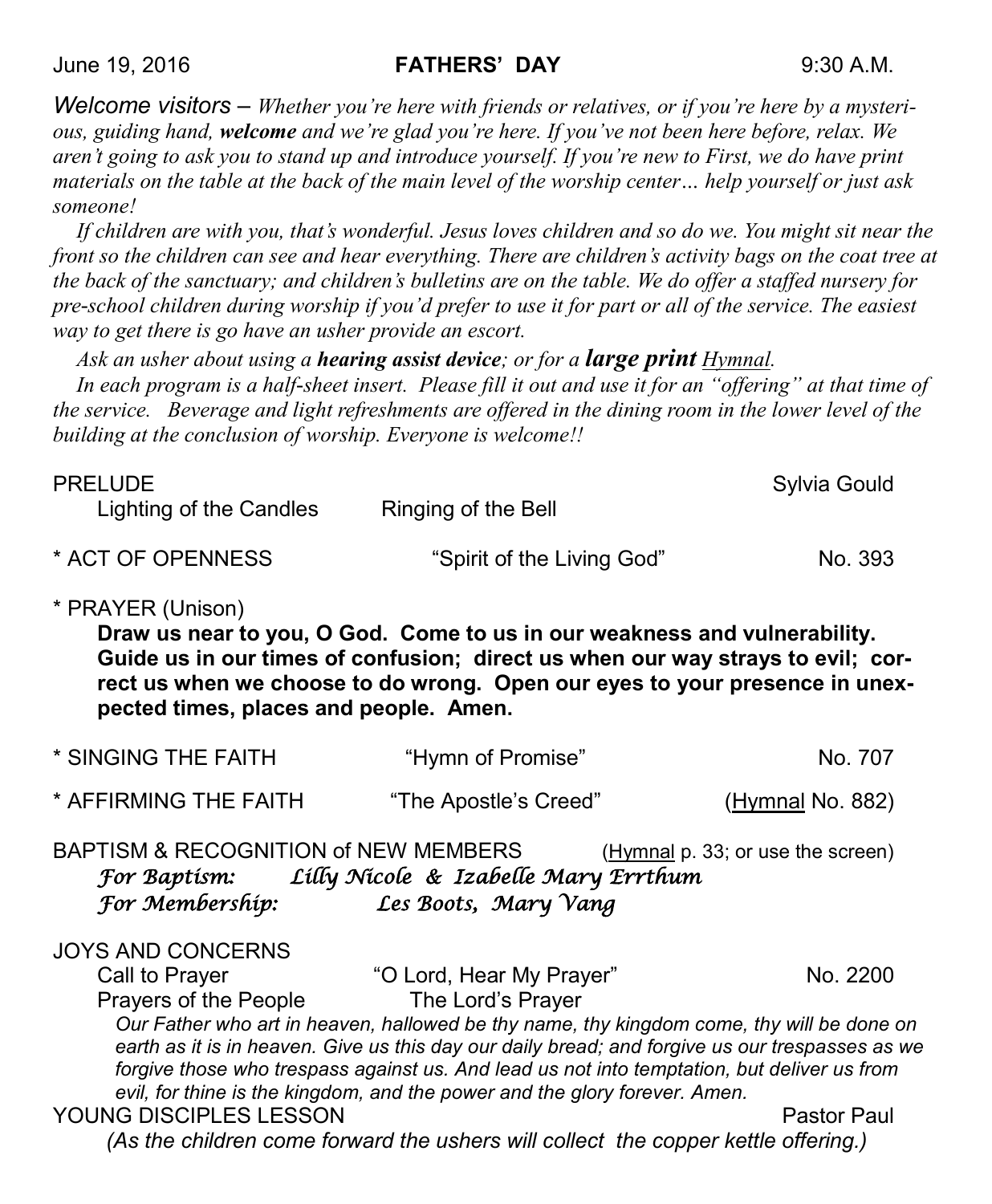| * JESUS TOLD THIS STORY               | Matthew 14:22-33 |                                  |
|---------------------------------------|------------------|----------------------------------|
| Reader: This is the Word of the Lord. |                  | <b>People: Thanks be to God!</b> |

| <b>ACT OF PRAISE</b>                                      | "The Travelin' Band"                 | <b>Chancel Choir</b> |  |  |
|-----------------------------------------------------------|--------------------------------------|----------------------|--|--|
| THE BIBLE<br><b>MESSAGE</b>                               | II Timothy $2:15$<br>"Aim to Please" | Paul E. Frederiksen  |  |  |
| OUR EXPRESSIONS OF GRATITUDE, GENEROSITY, AND SUFFICIENCY |                                      |                      |  |  |
| Offertory                                                 | "Holy, Holy"                         | <b>Chancel Choir</b> |  |  |

## \* PRAYER OF GRATITUDE & DEDICATION

**Holy God, we are grateful for the wonderful message you bring through Christ your Son. He teaches us to view ourselves and others with hope. Empower us by your Spirit to tell others how much you have done for us, so they too will discover your grace. We ask this is Jesus' name. Amen.**

## FAREWELL LITURGY (when prompted, the people may respond:)

**Jane and Paul, we feel sadness in your leaving, yet we rejoice with you in anticipation nof this new chapter of your lives. We will miss your love and support, yet we know you will add much to the lives of your new church family and community, as you have added much to our lives.**

#### ∗ BLESSING & SENDING FORTH

 L: Now may the gifts of the Holy Spirit, the grace and love of Jesus Christ, and the work of the only real and holy God,

be visible in you and all of Christ's holy people.

**ALL: May our lives, in word and deed, bear witness to God's welcome! Amen.**

\* SONG "This Is a Day of New Beginnings" (vss. 1-4) No. 383

## ANNOUNCEMENTS:

How We'll Each Put Hands & Feet To The Gospel This Week *(Always use a microphone so everyone may be included. Thank you.)*

POSTLUDE **Sylvia Gould** 

Pastor Paul moves on Friday. Pastor Jenny will begin July 1. If you need a pastor during the interim, contact one of our Lay Leaders Kathy Houstman or Ron Salmonson. Or, contact the church office or Melinda Stonebraker.